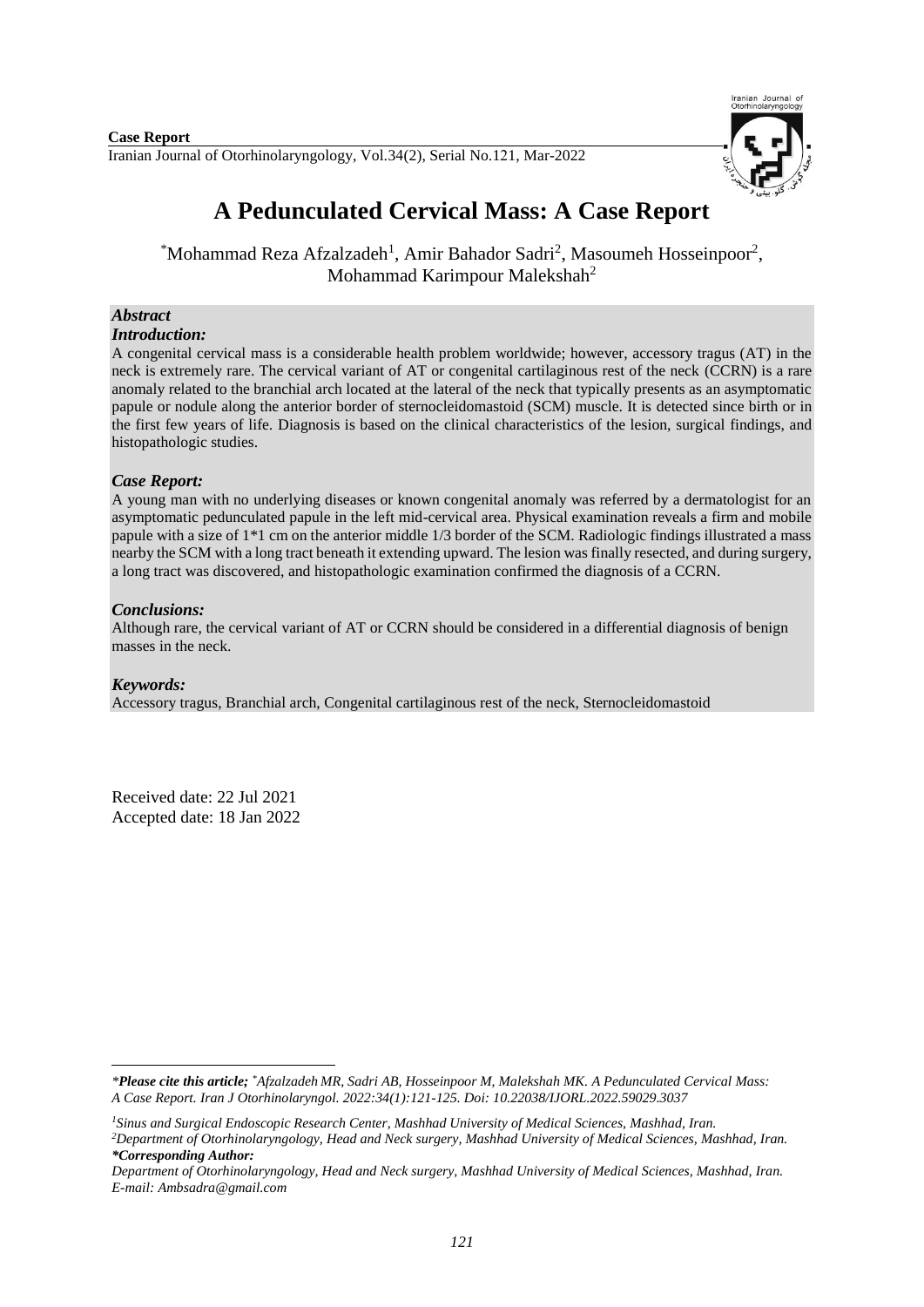### *Introduction*

Accessory tragus (AT) is the most prevalent external ear anomaly that was first described by Birkett in 1858 (1). It usually occurs in the preauricular region. The cervical area is an uncommon site for AT (1). The cervical variant of AT is called congenital cartilaginous rest of the neck (CCRN). It is also known as wattle, cervical auricle, branchial fibrochondroma, congenital branchial arrest, cervical tab, Meckel's cartilaginous remnant, and elastic cartilage choristoma of the neck (2,3). In this study, we present a young man with an asymptomatic pedunculated cervical lesion that was referred by a dermatologist to the ENT clinic for surgical removal. He was finally diagnosed histopathologically with CCRN.

## *Case Report*

A 21-year-old male presented with a chief complaint of a left neck mass since childbirth. His history included an uneventful full-term pregnancy, normal vaginal delivery, and no other congenital defects. Family and medical histories had no remarkable findings. There were no other congenital deformities and no complaint of hearing loss. Routine head and neck region examination revealed a mass at the level of thyroid cartilage on the anterior middle 1/3 border of sternocleidomastoid (SCM) (Figure 1). The mass had changed neither in size nor in consistency since childhood. The patient had not reported a history of infection or inflammatory changes in his neck mass. It was painless with no fluctuation in size or discharge. It was 1\*1 cm in dimension with smooth surface texture and normal surrounding skin. Moreover, it was not moving with tongue protrusion.



**Fig 1:** Macroscopic findings showing a pedunculated and firm papule located at the left lateral of the neck.

In palpation, it was mobile, firm in consistency with no tenderness or erythema, and also no discharge in compression. No regional lymphadenopathy was palpated. Spiral neck CT scan illustrated a 9\*4-mm soft tissue density containing a sinus tract which was located on the left middle 1/3 of the neck extended through SCM at the level of the thyroid cartilage to the hyoid bone (Figure 2).



**Fig 2. A:** Spiral neck CT scan, axial view. The lesion with central cartilaginous density has been shown with an arrow.



**Fig 2. B:** Spiral neck CT scan, coronal view. The sinus tract has been shown with an arrow as a lowdensity area just beneath the lesion.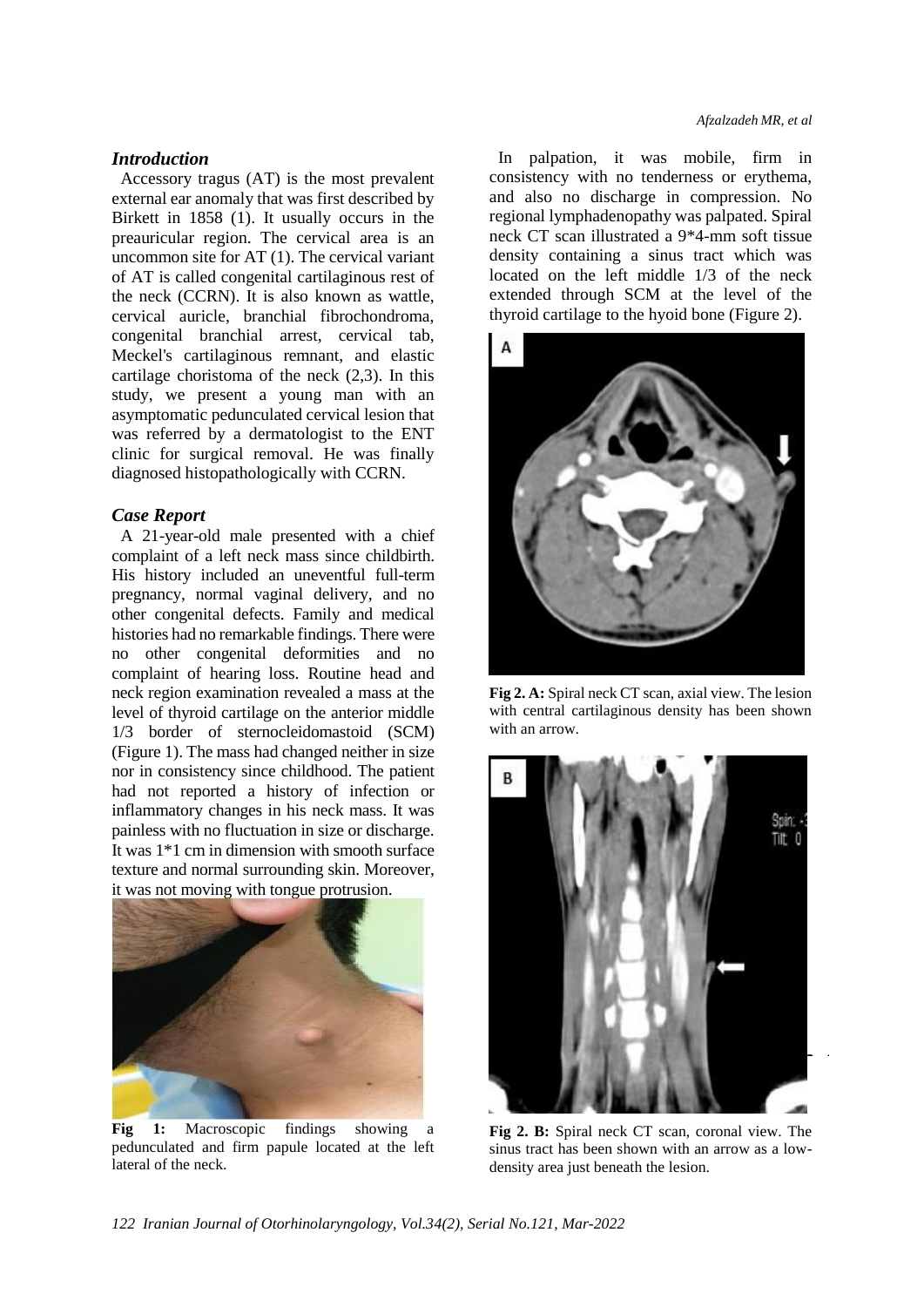*A Pedunculated Cervical Mass*



**Fig 2 C:** Spiral neck CT scan, coronal view. The tract extended superficially through SCM (the arrow)

The sonographic findings illustrated a mixed echo 4\*8.5-mm lesion with small cystic particles, definite margins without vascular components superficial to SCM, with a 17-mm long tract beneath it. This tract arch was about 6 mm superiorly but did not penetrate underneath the muscle (Figure 3).



**Fig 3:** Sonographic findings showing the lesion (the asterisk) and sinus tract (the arrow)

It was completely resected by an adequate excision via an elliptical incision. There were cartilaginous fragments in the center of the lesion. Furthermore, there was a tract laid beneath the lesion which was extending upward. The tract was exposed as much as possible, and it terminated at the level of the hyoid bone next to the anterior belly of the left digastric muscle (Figure 4).





**Fig 4:** Left: Intraoperative findings illustrating a tract just beneath the lesion extending upward along the anterior border of the sternocleidomastoid muscle. The mass was excised via elliptical incision, the tract followed and ligated nearby the anterior belly of the digastric muscle. Right: Surgical excision of the lesion and tract.

The microscopic findings demonstrated a polypoid lesion covered by epidermal tissue with pilosebaceous follicles, sweat glands, and adipose tissue in the dermis, as well as a hyaline cartilage tissue just beneath the dermis. Straight muscle and neuron bundles were also observed in the depth of the lesion around the cartilage tissue (Figure 5). These findings were compatible with CCRN.

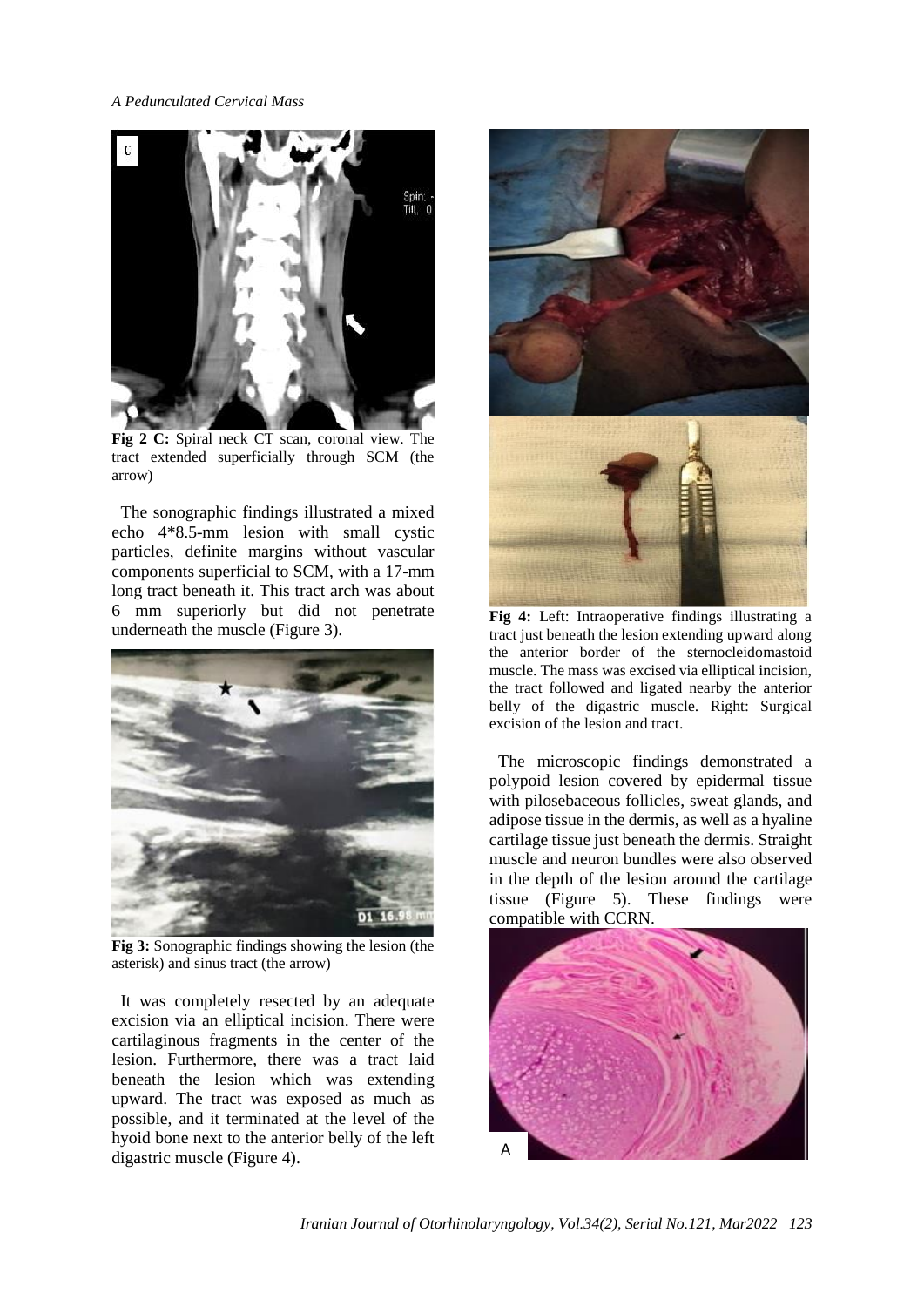

**Fig 5:** A: Epidermis (the large arrow), the dermis contains pilosebaceous follicles, sweat glands (the small arrow), and hyaline cartilage beneath (the asterisk). Left: Straight muscle (the large arrow) and neuron bundles (the small arrows) around cartilage tissue (the asterisk).

## *Discussion*

CCRN is a rare manifestation of AT and branchial arch maldevelopment (1,3). Moreover, it is a subcutaneous firm papule or nodule that can be sessile or pedunculated (3, 2). It is regularly unilateral; however, bilateral cases have rarely been reported (4). Overall, CCRN does not change in size but may grow up to 20 cm in diameter which is more common in males (M/F: 2:1) (2); nevertheless, literature described the sex distribution equally (3).

In addition, it is detected at birth or in the first few years of life but can be neglected for a long time as occurred in our case (5,6). It is generally an isolated finding; however, it can be accompanied by various syndromes (e.g., Goldenhar's syndrome, Treacher Collins, Townes- Brocks, Wolf-Hirschhorn, and Delleman syndromes), first and second branchial anomalies, malformation of the ear (e.g., microtia and external ear canal stenosis), as well as cardiovascular, nervous, gastrointestinal, genitourinary, musculoskeletal, respiratory, visual, and endocrine complications (7,8). Consequently, audiometry and screening for these syndromes and anomalies are necessary (1). The incidence of accompanying syndromes and anomalies varies based on different studies. Nonetheless, Woo et al. confirmed that approximately one-third of patients with CCRNs have associated congenital anomalies (7).

CCRN embryogenesis is debated, and it originates from a branchial remnant or the auricular cartilage. Both theories agree that it is the derivation of the branchial arch (5). Embryologically, in four weeks of gestation, the auricle rises to develop from the first (mandibular) and second (hyoid) branchial arches. During the fifth and sixth weeks, the first and second arches form six mesenchymal tubercles called the hillocks of His. Three hillocks appear on each arch, and as they develop, they ultimately fuse to form the auricle. As the mandible grows, the primitive auricle ascends from the lower lateral neck to the original site in the head. Therefore, AT is found in the migratory route of the first two branchial arches mostly near the tragus (periauricular region) and seldom on the lateral neck along the anterior of the SCM (4).

Mukai et al. showed that preauricular and cheek AT was overall derived from the first branchial arch; otherwise, cervical AT or CCRN was a derivation of the second branchial arch. CCRN is usually presented in the lower one-third of SCM; however, in our case, it is presented in the middle one-third (9). Clinical features and surgical findings are helpful in the diagnosis of CCRN, but a definite diagnosis is based on histopathologic studies (3).

The histological examination shows elastic cartilage surrounded by the eccrine gland, adipose tissue, pilosebaceous units, and hair follicles (5). The differential diagnoses of CCRN include thyroglossal duct cyst, thymic cyst, branchial cleft, hair follicle nevus, congenital midline hamartoma, fibroepithelial polyp, epidermoid cyst, and squamous papilloma (5). The presence of cartilage is a characteristic finding; however, it is not always present (it is observed in 78.4% of cases). It helps to distinguish it from other differential diagnoses (5,9).

CCRN is a benign and symptomless lesion, the chance of infection is low; therefore, no treatment is needed, reassurance is sufficient, and surgery is done just for cosmetic reasons, or if it is irritated (1,8), it preferably should be done before school ages for social purposes (7). The most important principle in surgery is complete excision of cartilage component; otherwise, it can cause recurrence, surgical wound infection, interference in the healing process, and post-surgical chondritis/